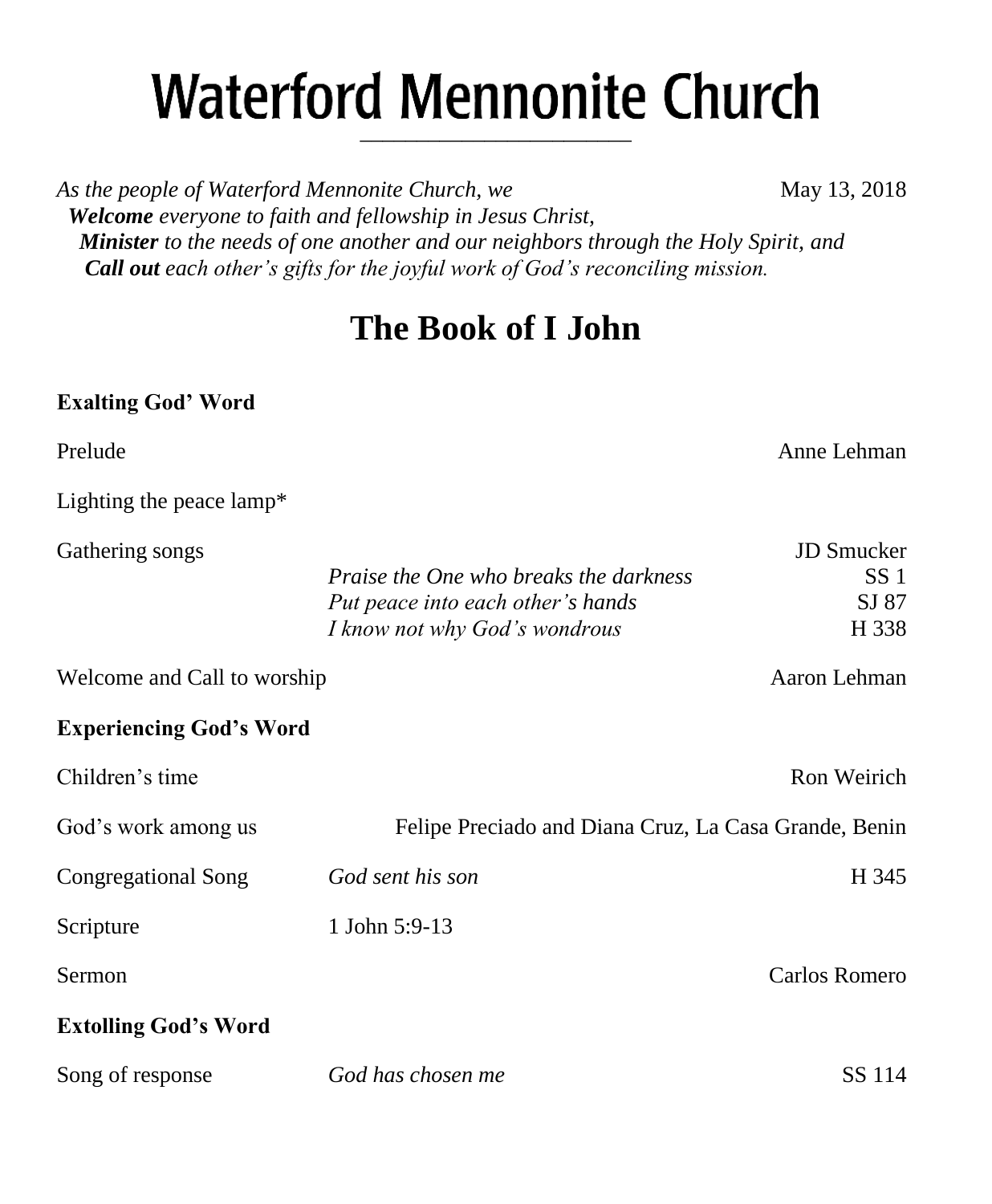| Offering              | (Gifts are for Mennonite Education unless designated otherwise)<br>Please pass the friendship pads as we give our offerings. |              |  |
|-----------------------|------------------------------------------------------------------------------------------------------------------------------|--------------|--|
| Congregational prayer |                                                                                                                              | Neil Amstutz |  |
| Benediction           |                                                                                                                              |              |  |
| Sending song          | Sizohamba naye                                                                                                               | SJ 78        |  |
|                       | $H = HY$ mnal: A Worship Book; SJ = Sing the Journey; SS = Sing the Story                                                    |              |  |

\*We light the peace lamp every Sunday to lament all unnecessary and violent loss of life around the world.

#### **Living Stream Worship: The services are live streamed at** [www.waterfordchurch.org](http://www.waterfordchurch.org/)

#### **Welcome Guests**

Large print copies of the bulletin and the hymnal and hearing aid systems are available from the ushers. Sermon boards for children are available at the back door; please pick one up as you enter. You are invited to bring infants through age two children to the nursery. Pick up the newsletter, *Buzz,* from the welcome kiosk in the foyer.

#### **Welcome Team**

| Greeter/Hosts  | Henry & Fanny Mast; Karon Weaver                                                    |
|----------------|-------------------------------------------------------------------------------------|
| Ushers         | Bruce Snyder, Dennis Myers, Dale Miller (1 <sup>st</sup> );                         |
|                | Glenn Reinford, Byron Yoder, Ed Swartzendruber $(2^{nd})$                           |
| <b>Nursery</b> | Anita Myers, Anna Myers (1 <sup>st</sup> ); Darlene Miller, Becky Bateman (Nurture) |
|                | Ami & Rich Schlamersdorf $(2nd)$                                                    |
| Audiovisual    | Glen Kauffmann, Chrissy Kauffmann, Gabe Hartzler                                    |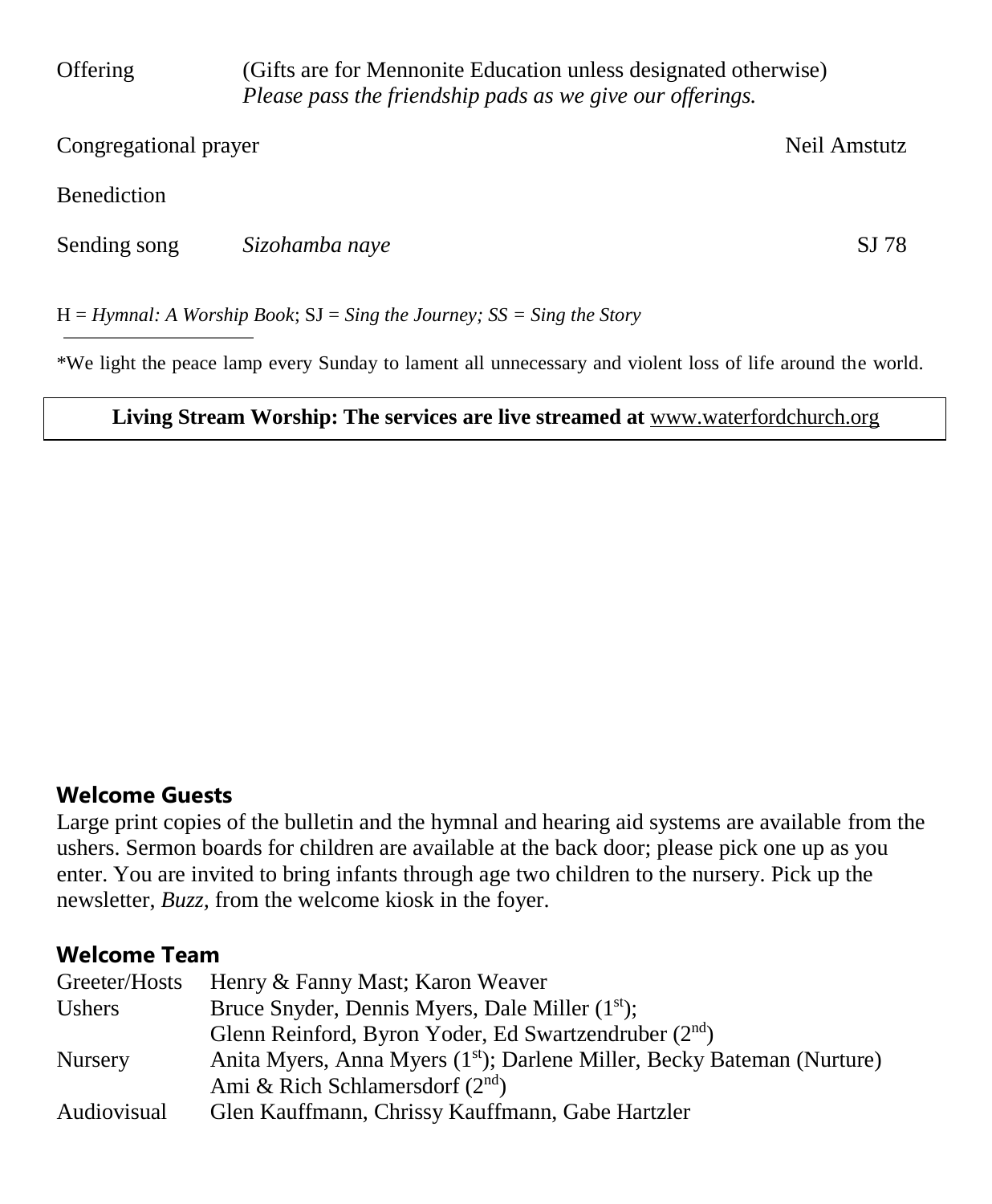## **Prayers for Brothers and Sisters**

This week we remember in prayer college student *Elizabeth Breckbill* who is a student at Goshen College.

*Mennonites in Venezuela* teach peacemaking in the Caracas school system. Mennonite Mission Network requests prayer for the more than 500 children, 68 teachers, and 30 administrators who received this training. May they practice these skills to make a difference in their communities.

We give thanks and praise to God for all of the *nurturing women* in our lives who have served as mothers, grandmothers, aunts, teachers, mentors, friends, sponsors, and guides on our spiritual journeys.

*Jerrell and Jane Ross Richer* as they lead a Goshen College May Term Class in Ecuador, and for *Evan Beck, Jordan Haarer, Ryan Miller, Ariana Pérez Diener* and *Sierra Ross Richer* participating in the course.

*Mim Meyer* adjusting to life at Evergreen after moving there last week.

**Beginning May 27: Worship – 9:00; Coffee & Fellowship – 10:15; Nurture hour 10:30**